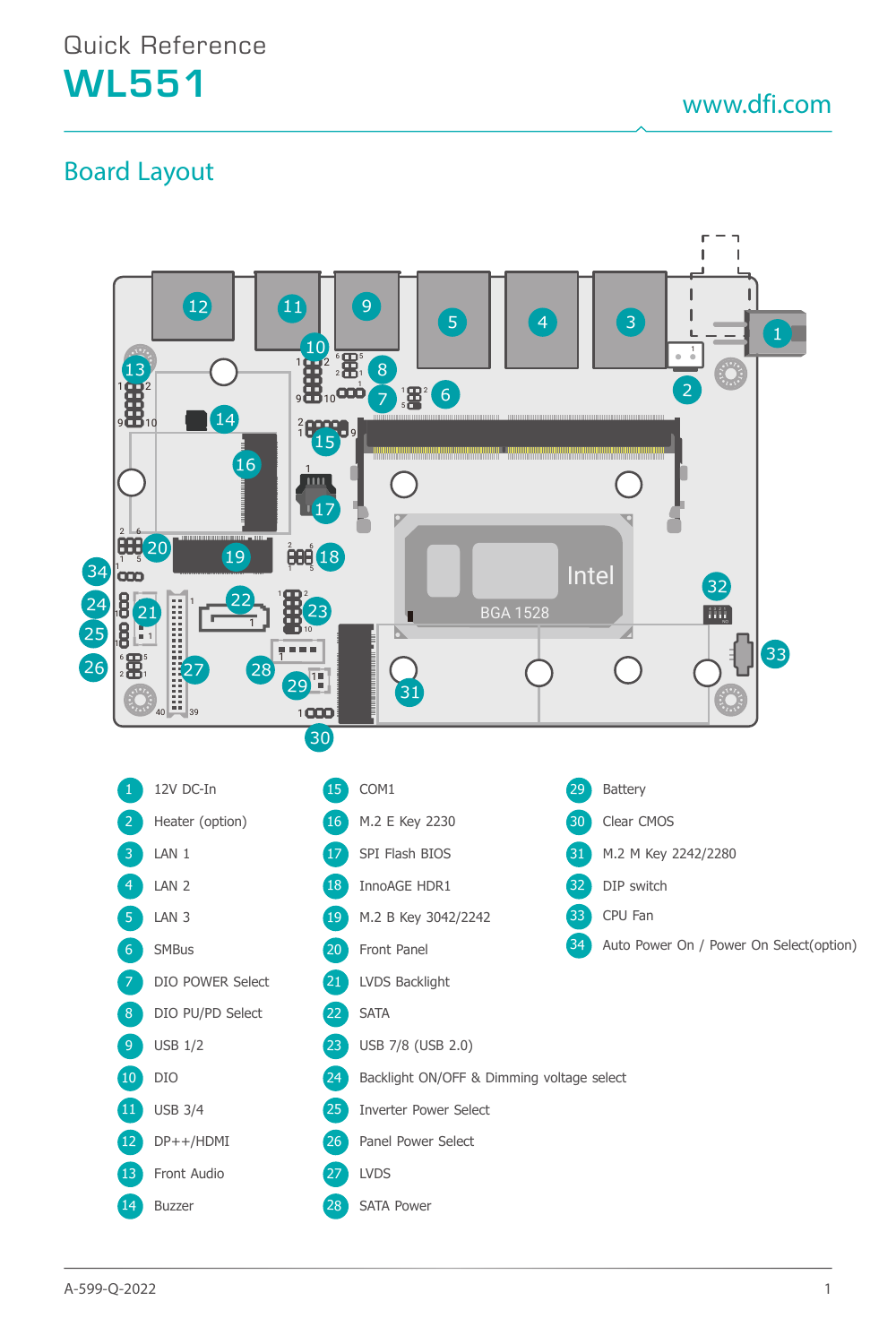# Switch Settings

| <b>32 DIP Switch</b> |                 | SW <sub>1</sub>    |                    |           |         |
|----------------------|-----------------|--------------------|--------------------|-----------|---------|
| <b>SKUs</b>          |                 | M.2 E-Key          | M.2 B-Key          | M.2 M-Key | SATA 5V |
| 000G~800G            | SW1             | 1-8 ON             | $2-7$ ON           | 3-6 OFF   | 4-5 OFF |
|                      |                 | $+3V3SB$           | $+3V3SB$<br>$+3V3$ |           | $+5V$   |
| 900G                 | SW <sub>1</sub> | 1-8 ON<br>$2-7$ ON |                    | 3-6 ON    | 4-5 ON  |
|                      |                 | $+3V3SB$           | $+3V3SB$           | $+3V3SB$  | $+5VSB$ |

# Jumper Settings

| <b>Clear CMOS</b><br>(30)                                       | JP1             | <b>Power On Select (Option)</b><br>34 | JP5              |
|-----------------------------------------------------------------|-----------------|---------------------------------------|------------------|
| Normal (default)                                                | $1-2$ On        | AC In Power On                        | 1-2 On (default) |
| Clear CMOS Data                                                 | $2-3$ On        | Power Button ON                       | $2-3$ On         |
| 25 Inverter Power Select                                        | <b>DPJP602</b>  |                                       |                  |
| +12V (default)                                                  | $1-2$ On        |                                       |                  |
| $+5V$                                                           | $2-3$ On        |                                       |                  |
| (26)<br><b>Panel Power Select</b>                               | <b>DPJP603</b>  |                                       |                  |
| $+12V$                                                          | 1-2 On          |                                       |                  |
| $+5V$                                                           | 3-4 On          |                                       |                  |
| +3.3V (default)                                                 | 5-6 On          |                                       |                  |
| <b>Backlight ON/OFF &amp; Dimming</b><br>(24)<br>voltage select | <b>DPJP604</b>  |                                       |                  |
| +3V3 (default)                                                  | 1-2 On          |                                       |                  |
| $+5V$                                                           | $2-3$ On        |                                       |                  |
| <b>DIO POWER Select</b><br>7                                    | JP <sub>2</sub> |                                       |                  |
| +5VSB (default)                                                 | $1-2$ On        |                                       |                  |
| $+5V$                                                           | $2-3$ On        |                                       |                  |
| <b>DIO PU/PD Select</b><br>$\left( 8 \right)$                   | JP3             |                                       |                  |
| DIO Power (DIO4-7)                                              | 1-3 On(default) |                                       |                  |
| DIO Power (DIO0-3)                                              | 2-4 On(default) |                                       |                  |
| GND (DIO4-7)                                                    | 3-5 On          |                                       |                  |
| GND (DIO0-3)                                                    | 4-6 On          |                                       |                  |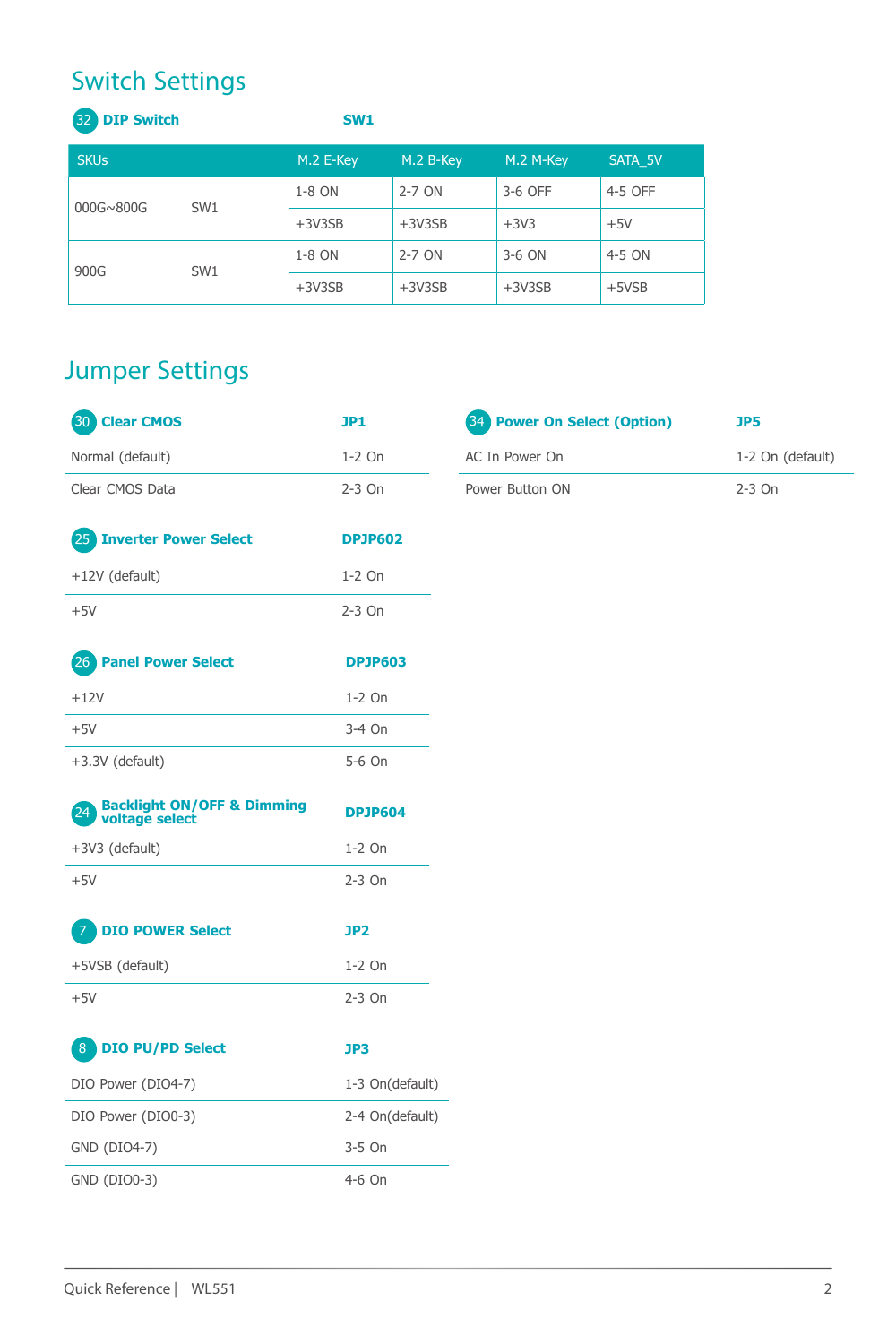## Pin Assignments

### **USB 7/8 (USB 2.0)**

| Pin | <b>Function</b> | Pin | <b>Function</b> |
|-----|-----------------|-----|-----------------|
|     | <b>VCC</b>      | 2   | <b>VCC</b>      |
| з   | -Data           | 4   | -Data           |
| 5   | +Data           | 6   | $+$ Data        |
| 7   | <b>GND</b>      | 8   | <b>GND</b>      |
| g   |                 | 10  | N.C.            |

### **SATA Power**

| Pin | <b>Function</b>            |
|-----|----------------------------|
|     | $+12V$                     |
| 2   | <b>GND</b>                 |
| 3   | <b>GND</b>                 |
| 4   | 5V_SATA by SW1 4-5 select. |

## **SATA**

| Pin                     | <b>Function</b> |  |
|-------------------------|-----------------|--|
| 1                       | <b>GND</b>      |  |
| $\overline{\mathbf{2}}$ | $TX+$           |  |
| 3                       | TX-             |  |
| 4                       | <b>GND</b>      |  |
| 5                       | RX-             |  |
| 6                       | $RX+$           |  |
| 7                       | <b>GND</b>      |  |

#### **Front Panel**

| Pin | <b>Function</b> | <b>Pin</b> | <b>Function</b>    |
|-----|-----------------|------------|--------------------|
|     | Power Button    | 2          | <b>SUS LED PWR</b> |
| з   | <b>GND</b>      | 4          | SUS LED            |
| 5   | Reset           | 6          | HDD LED            |

## **COM1**

| Pin                     | <b>RS232</b> | <b>RS422</b> | <b>RS485</b> |
|-------------------------|--------------|--------------|--------------|
| 1                       | DCD-         | TXD-         | Data-        |
| $\overline{\mathbf{2}}$ | <b>SIN</b>   | TXD+         | Data+        |
| 3                       | SOUT         | RXD+         | N.C.         |
| 4                       | DTR-         | RXD-         | N.C.         |
| 5                       | <b>GND</b>   | <b>GND</b>   | <b>GND</b>   |
| 6                       | DSR-         | N.C.         | N.C.         |
| 7                       | RTS-         | N.C.         | N.C.         |
| 8                       | CTS-         | N.C.         | N.C.         |
| 9                       | RI-          | N.C.         | N.C.         |

# **DIO Pin Function Pin Function** DIO\_7 **2** DIO\_6 DIO\_5 **4** DIO\_4 DIO\_3 **6** DIO\_2 DIO\_1 **8** DIO\_0 DIO Power **10** GND

## **Front Audio**

| Pin | <b>Function</b> | Pin | <b>Function</b> |
|-----|-----------------|-----|-----------------|
| 1   | Mic-L           | 2   | <b>GND</b>      |
| 3   | Mic-R           | 4   | N.C.            |
| 5   | Line-Out-R      | 6   | Mic-JD (sense)  |
| 7   | GND             | 8   | N.C.            |
| g   | Line-Out-L      | 10  | Line-JD (sense) |

#### **SMBus**

| Pin | <b>Function</b> | Pin | <b>Function</b> |  |
|-----|-----------------|-----|-----------------|--|
|     | 3V3SB           | 2   | <b>GND</b>      |  |
| з   | SM Clk          | 4   | SM DATA         |  |
|     | SM Alert-       | R   | ---             |  |